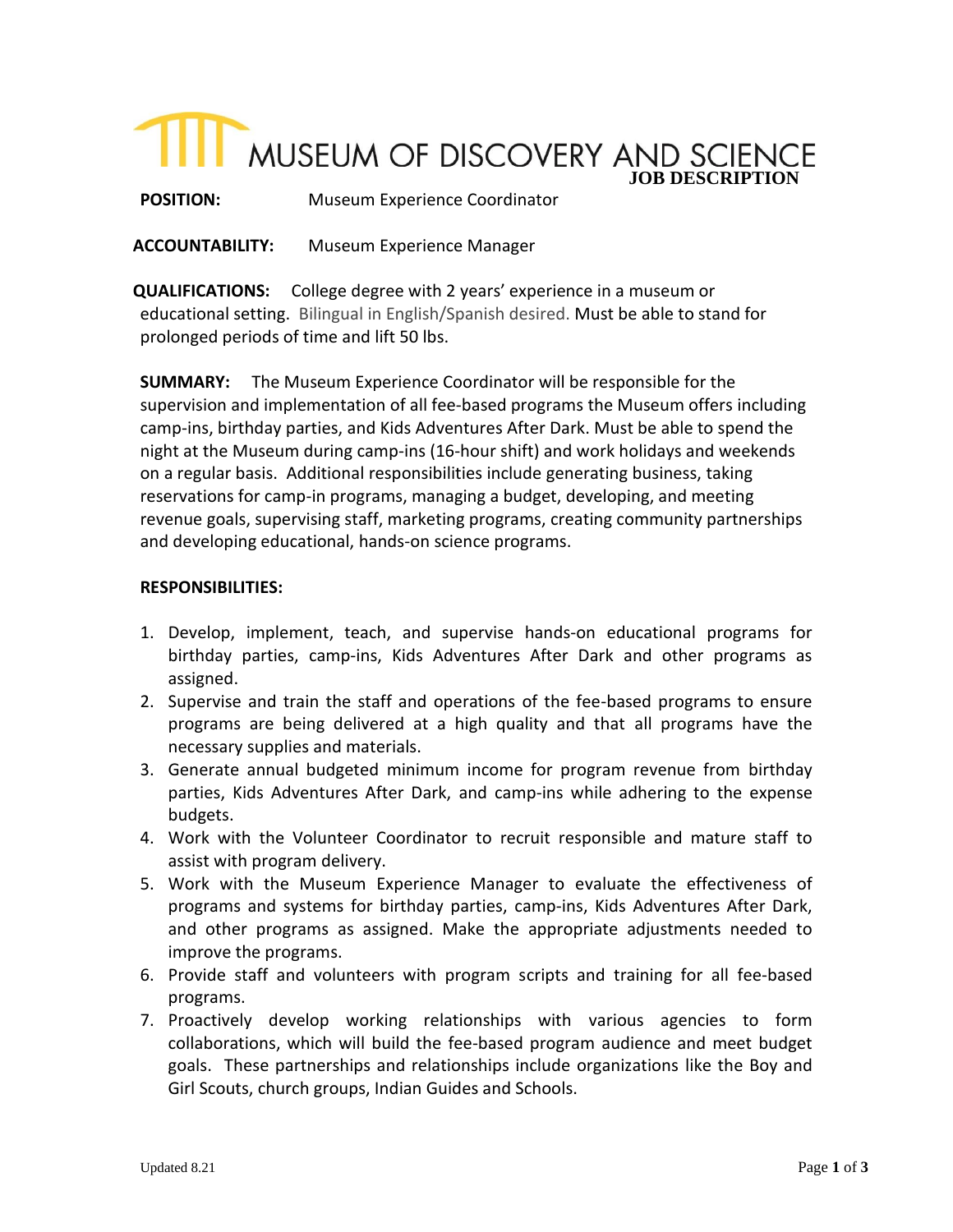- 8. Implement programs within budget cost parameters.
- 9. Deliver or assist with public programs, school programs, summer camps, day camps, and outreach as needed.
- 10. Serve as the floor supervisor as needed.
- 11. Accept other duties as assigned by the President/CEO, the Director of Education, and the Museum Experience Manager.

# **COMPETENCIES:**

- 1. Written and Verbal Communication Skills.
- 2. Excellent customer service skills.
- 3. Time Management.
- 4. Ability to work with little or no supervision.
- 5. Detail oriented and excellent organizational skills.
- 6. Excellent analytical, critical thinking and problem-solving skills.
- 7. Ability to handle multiple projects simultaneously and independently.
- 8. Proven self-starter with demonstrated ability to make decisions.
- 9. Excellent relationship building, interpersonal and leadership skills.
- 10. Collaboration Skills.
- 11. Personal Effectiveness/Credibility.
- 12. Flexibility.
- 13. Technical Capacity Desired.
- 14. Stress Management/Composure.
- 15. Project Management.
- 16. First Aid, CPR and AED Certification within 90 days of start.

## **SUPERVISORY RESPONSIBILITY:**

This position trains and supervises part time staff and volunteers during events. Responsible for coordination and implementation of fee-based programs.

## **WORK ENVIRONMENT:**

This job operates in a fast-paced, non-formal educational museum setting. Must be able to perform the following physical behaviors repetitively throughout a shift: standing, walking, handling, reaching horizontally, grasping firmly, reaching above the shoulder, reaching below the waist, pushing buttons, bending, twisting, stooping, squatting, crouching, kneeling, and pushing. Must be able to lift and carry up to 50 lbs. Position may include indoors and outdoors in extreme temperatures.